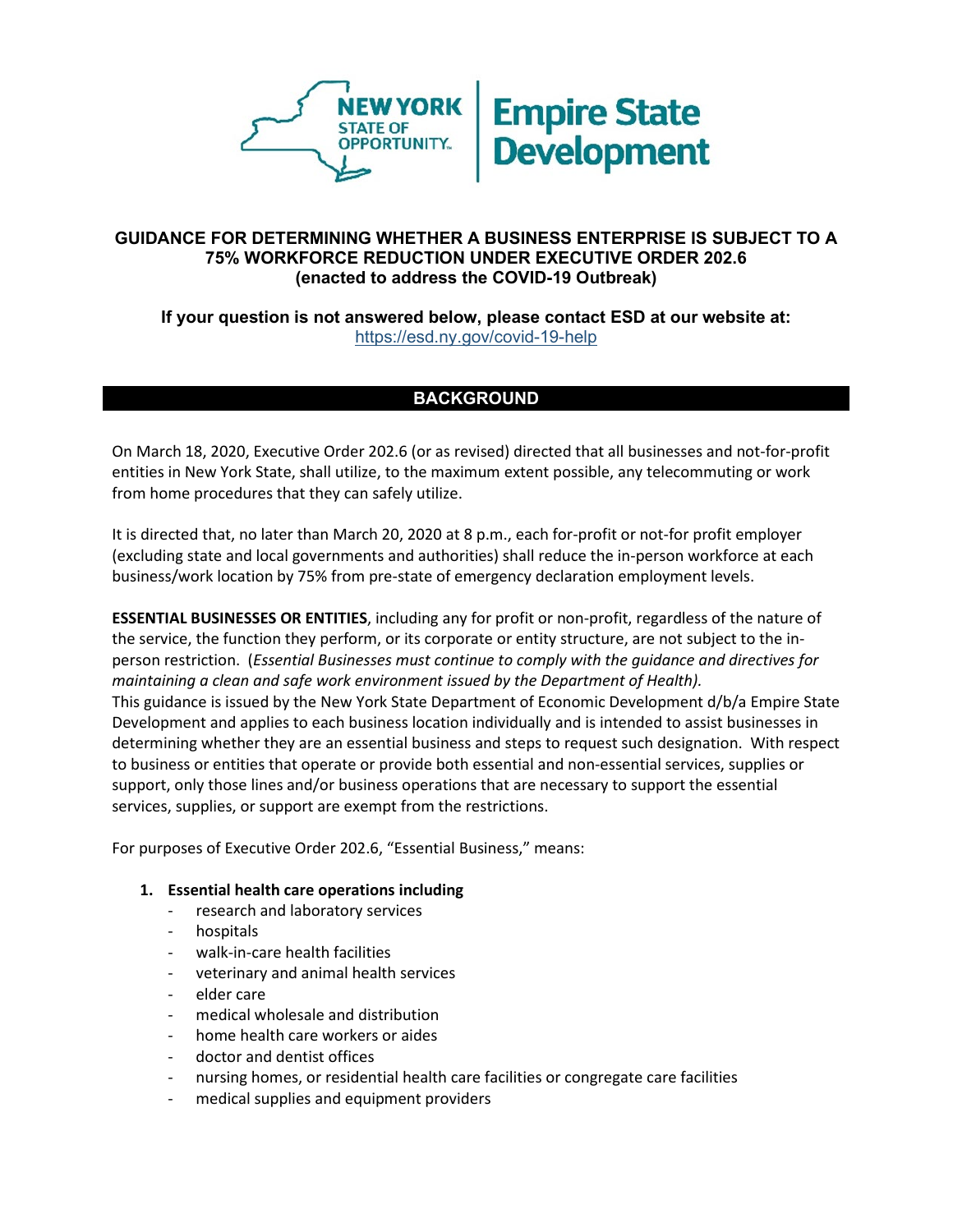#### **2. Essential infrastructure including**

- utilities including power generation, fuel supply and transmission
- public water and wastewater
- telecommunications and data centers
- airports/airlines
- transportation infrastructure such as bus, rail, or for-hire vehicles, garages

#### **3. Essential manufacturing including**

- food processing, including all foods and beverages
- chemicals
- medical equipment/instruments
- pharmaceuticals
- safety and sanitary products
- telecommunications
- microelectronics/semi-conductor
- agriculture/farms
- paper products

#### **4. Essential retail including**

- grocery stores including all food and beverage stores
- pharmacies
- convenience stores
- farmer's markets
- gas stations
- restaurants/bars (but only for take-out/delivery)
- hardware and building material stores

#### **5. Essential services including**

- trash and recycling collection, processing and disposal
- mail and shipping services
- laundromats/dry cleaning
- building cleaning and maintenance
- child care services
- automative repair
- warehouse/distribution and fulfillment
- funeral homes, crematoriums and cemeteries
- storage for essential businesses
- animal shelters or animal care or management

#### **6. News media**

#### **7. Financial Institutions including**

- banks
- insurance
- payroll
- accounting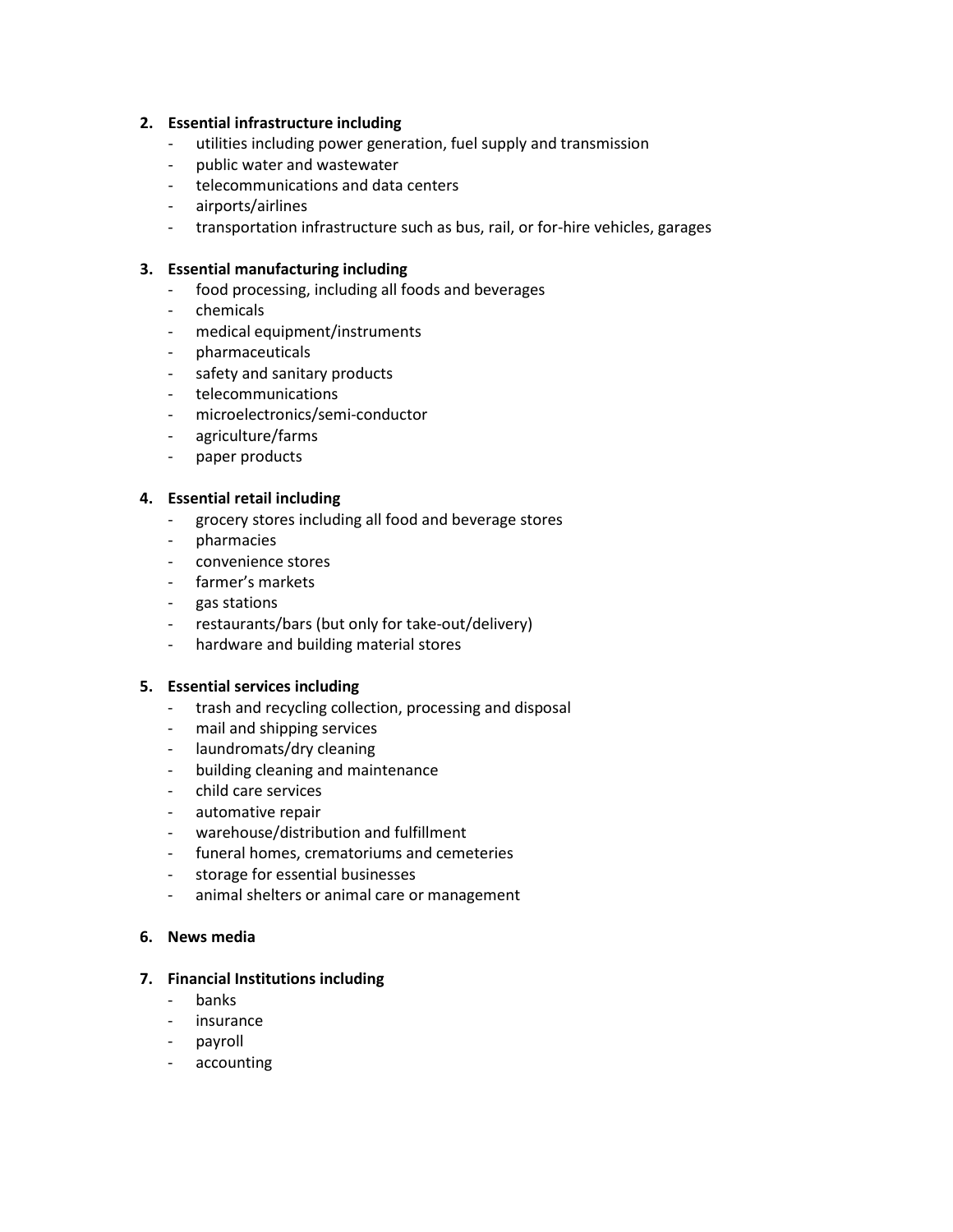### **8. Providers of basic necessities to economically disadvantaged populations including**

- homeless shelters and congregate care facilities
- food banks
- human services providers whose function includes the direct care of patients in statelicensed or funded voluntary programs; the care, protection, custody and oversight of individuals both in the community and in state-licensed residential facilities; those operating community shelters and other critical human services agencies providing direct care or support

### **9. Construction including**

- skilled trades such as electricians, plumbers
- other related construction firms and professionals for essential infrastructure or for emergency repair and safety purposes

#### **10. Defense**

- defense and national security-related operations supporting the U.S. Government or a contractor to the US government

## **11. Essential services necessary to maintain the safety, sanitation and essential operations of residences or other essential businesses including**

- law enforcement
- fire prevention and response
- building code enforcement
- security
- emergency management and response
- building cleaners or janitors
- general maintenance whether employed by the entity directly or a vendor
- disinfection
- doormen
- **12. Vendors that provide essential services or products, including logistics and technology support, child care and services needed to ensure the continuing operation of government agencies and provide for the health, safety and welfare of the public including**
	- logistics
	- technology support
	- child care programs and services
	- government owned or leased buildings
	- essential government services

If the function of your business is not listed above, but you believe that it is essential or it is an entity providing essential services or functions, you may request designation as an essential business.

#### **To request designation as an essential business, please click here:**

**Restrictions on requesting designation as an essential business**: